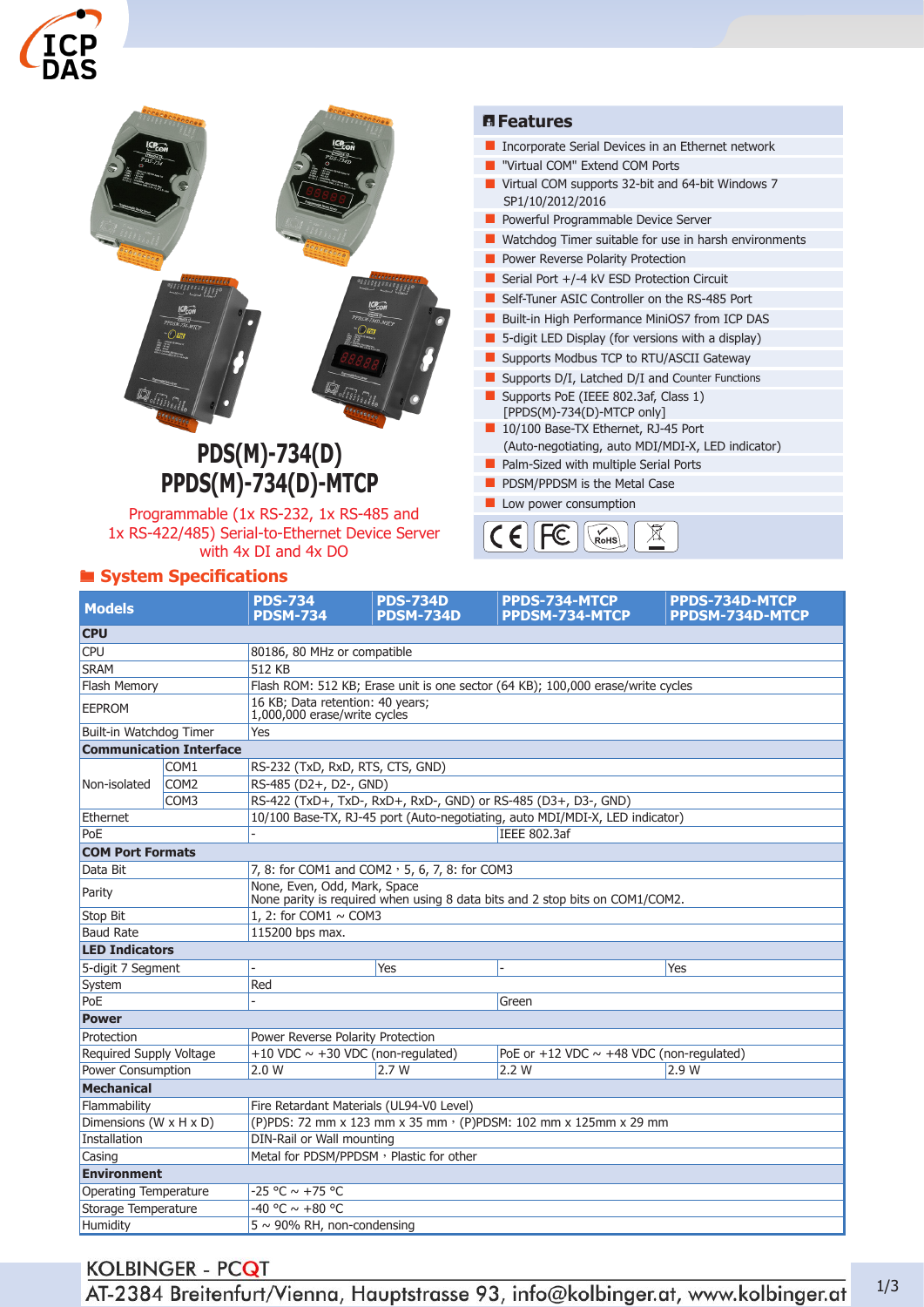#### ® **Introduction**

The PDS-700 series is a family of Programmable Device Servers, also known as "Serial-to-Ethernet gateway", that are designed for linking RS-232/422/485 devices to an Ethernet network. The user-friendly VxComm Driver/Utility allows users to easily turn the built-in COM ports of the PDS-700 series into standard COM ports on a PC. By virtue of its protocol independence, a small-core OS and high flexibility, the PDS-700 series is able to meet the demands of every network-enabled application.

The PDS-700 series includes a powerful and reliable Xserver programming structure that allows you to design your robust Ethernet applications in one day. The built-in, high-performance MiniOS7 boots the PDS-700 up in just one second and gives you fastest responses. It also works as a Modbus TCP to RTU/ASCII gateway that supports most SCADA/HMI communications based on the Modbus/TCP protocol.

The PPDS-700-MTCP series features true IEEE 802.3af-compliant (classification, Class 1) Power over Ethernet (PoE) using a standard category 5 Ethernet cable to receive power from a PoE switch like the NS-205PSE. The PDSM-700 is the PDS-700 with Metal Case (RoHS) and the PPDSM-700-MTCP is the PPDS-700-MTCP with Metal Case (RoHS). Metal Case version includes stronger protection than PDS-700 and PPDS-700-MTCP.

The PDS(M)-734(D) and PPDS(M)-734(D)-MTCP is equipped with 1 RS-232 port, 1 RS-485 port, 1 RS-422/485 port and DI/DO. The removable on-board terminal block connector is designed for easy and robust wiring in industrial situations.

| <b>Input</b><br><b>Type</b>     | DI Value as 0                                   |                                | <b>DI Value as 1</b>                        |                        |                                |
|---------------------------------|-------------------------------------------------|--------------------------------|---------------------------------------------|------------------------|--------------------------------|
|                                 | <b>Relay ON</b>                                 |                                | <b>Relay Off</b>                            |                        |                                |
| <b>Relay</b><br><b>Contact</b>  | ∏⇔<br>π∈<br><b>Relay Close</b>                  | <b>DIx</b><br><b>GND</b>       | <b>Relay Open</b>                           | l⊫<br>D∈               | <b>DIx</b><br><b>GND</b>       |
|                                 | Voltage < 1V                                    |                                | Voltage $> 3.5V$                            |                        |                                |
| <b>TTL/CMOS</b><br>Logic        | □∈<br><b>Logic Level Low</b><br>пE<br>Logic GND | DĪx<br><b>GND</b>              | <b>Logic Level High</b><br>Logic GND $\Box$ | ⊓∈<br>□∈               | <b>DIx</b><br><b>GND</b>       |
|                                 | <b>Open Collector On</b>                        |                                | <b>Open Collector Off</b>                   |                        |                                |
| <b>Open</b><br><b>Collector</b> | П<br>On $\frac{1}{2}$<br>ū∈                     | DĪx<br><b>GND</b>              | Off-                                        | Πŧ<br>□∈               | <b>DIx</b><br><b>GND</b>       |
| <b>Output</b><br><b>Type</b>    | <b>DO Command as 1</b>                          |                                |                                             | <b>DO Command as 0</b> |                                |
|                                 | <b>Relay ON</b>                                 |                                | <b>Relay Off</b>                            |                        |                                |
| <b>Drive</b><br><b>Relay</b>    | ∏€ ⊦ ‡<br>□⇔<br>⊓∈                              | DO.PWR<br><b>DOx</b><br>DO.GND | <u> 기회자 - 국</u>                             | □⊖<br>Ω∈               | DO.PWR<br><b>DOx</b><br>DO.GND |
|                                 |                                                 |                                |                                             |                        |                                |
| <b>Resistance</b><br>Load       | ∣∣∈<br>:13️+:≑<br>Π∈                            | DO.PWR<br><b>DOx</b><br>DO.GND | *图×*≑                                       | □∈<br>∐(≕              | DO.PWR<br><b>DOx</b><br>DO.GND |

### ® **Wiring**

### ® **I/O Specifications**

| <b>Models</b>           |                                  |  |
|-------------------------|----------------------------------|--|
| <b>Digital Output</b>   |                                  |  |
| Output Channel          | 4                                |  |
| Output Type             | Open Collector (Sink/NPN)        |  |
| Load Voltage            | 30 VDC, max.                     |  |
| Load Current            | 100 mA, max.                     |  |
| <b>Isolated Voltage</b> | Non-isolated                     |  |
| <b>Digital Input</b>    |                                  |  |
| Input Channel           | 4                                |  |
| Input Type              | Source (Dry Type), Common Ground |  |
| Off Voltage Level       | $+1$ V max.                      |  |
| On Voltage Level        | $+3.5 \sim +30$ V                |  |
| <b>Isolated Voltage</b> | Non-isolated                     |  |
|                         | Channels: 4                      |  |
| Counters                | Max. Count: 16-bit (65535)       |  |
|                         | Max. Input Frequency: 100 Hz     |  |
|                         | Min. Pulse Width: 5 ms           |  |

### ® **Pin Assignments**

|    | Terminal<br>No.  |    | Pin<br>Assignment   |
|----|------------------|----|---------------------|
| E1 |                  |    | Link/Act<br>10/100M |
|    |                  | 01 | CTS1                |
|    | COM1             | 02 | RTS1                |
|    |                  | 03 | RxD1                |
|    |                  | 04 | TxD1                |
|    | 05               |    | $INT*$              |
|    | COM <sub>2</sub> | 06 | $D2+$               |
|    |                  | 07 | $D2-$               |
|    |                  | 08 | $(R)+Vs$            |
|    |                  | 09 | $(B)$ GND           |
|    |                  |    |                     |





| <b>Terminal</b><br>No. | Pin<br>Assignment |
|------------------------|-------------------|
| 23                     | DO <sub>3</sub>   |
| 22                     | DO <sub>2</sub>   |
| 21                     | DO <sub>1</sub>   |
| 20                     | DO <sub>0</sub>   |
| 19                     | DO.PWR            |
| 18                     | <b>GND</b>        |
| 17                     | DI3               |
| 16                     | DI <sub>2</sub>   |
| 15                     | DI1               |
| 14                     | DI <sub>0</sub>   |
| 13                     | RxD3-             |
| 12                     | $RxD3+$           |
| 11                     | TxD3-/D3-         |
| 10                     | $TxD3+/D3+$       |
|                        |                   |